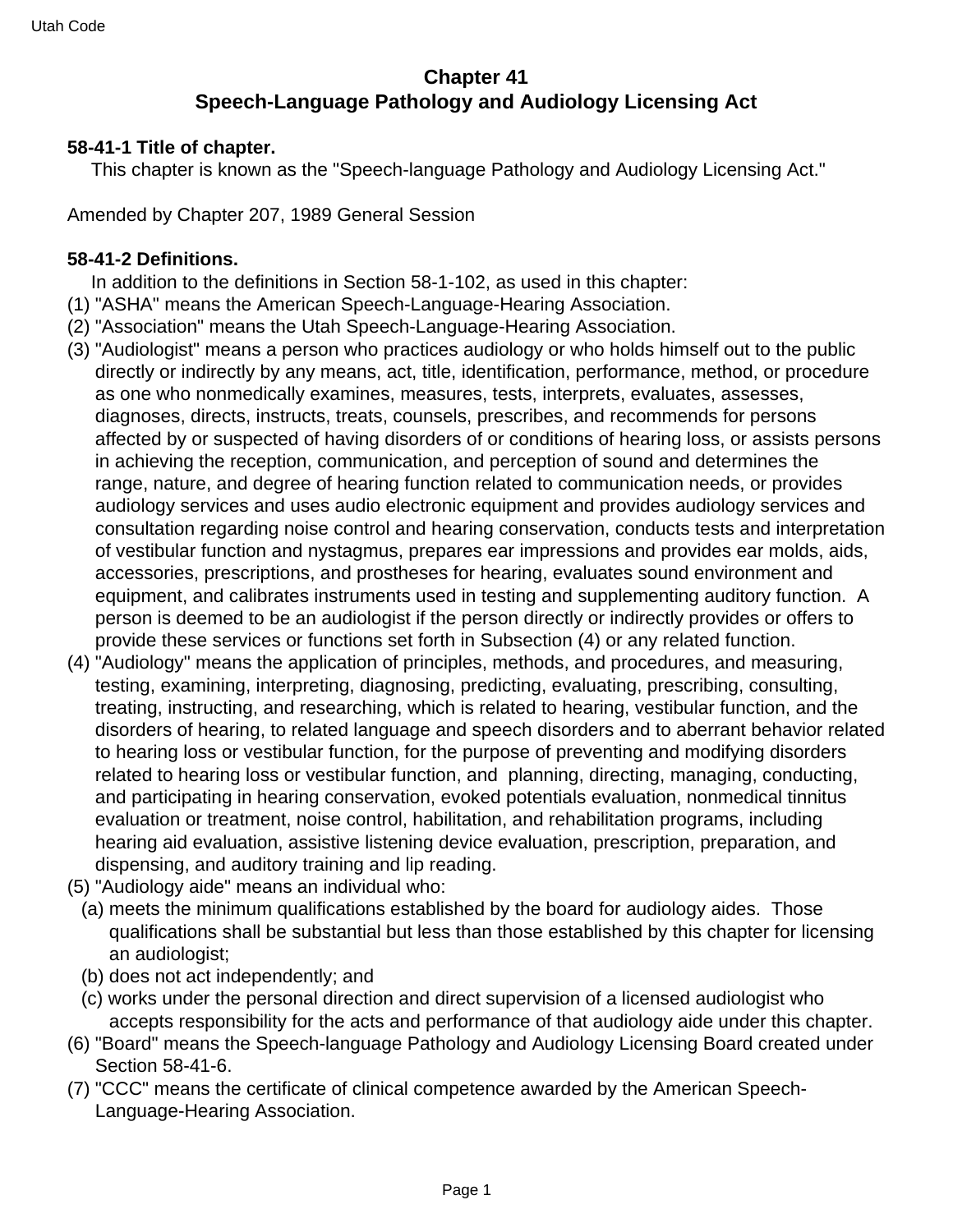- (8) "CFY" means the clinical fellowship year prescribed by ASHA.
- (9) "Disorder" means the condition of decreased, absent, or impaired auditory, speech, voice, or language function.
- (10) "Hearing aid dealer" means one who sells, repairs, and adjusts hearing aids.
- (11) "Licensed audiologist" means any individual to whom a license has been issued under this chapter or Chapter 41a, Audiology and Speech-language Pathology Interstate Compact, if the license is in force and has not been suspended or revoked.
- (12) "Licensed speech-language pathologist" means any individual licensed under this chapter or Chapter 41a, Audiology and Speech-language Pathology Interstate Compact, if the license is in force and has not been suspended or revoked.
- (13) "Person" means any individual, group, organization, partnership, or corporate body, except that only an individual may be licensed under this chapter.
- (14) "Practice of audiology" means rendering or offering to render to individuals, groups, agencies, organizations, industries, or the public any performance or service in audiology.
- (15) "Practice of speech-language pathology" means rendering, prescribing, or offering to render to individuals, groups, agencies, organizations, industries or the public any service in speechlanguage pathology.
- (16) "Prescribe" means to:
	- (a) determine, specify, and give the directions, procedures, or rules for a person to follow in determining and ordering the preparation, delivery, and use of specific mechanical, acoustic, or electronic aids to hearing or speech; and
	- (b) determine or designate a remedy for a person.
- (17) "Prescription" means a written or oral order for the delivery or execution of that which has been prescribed.
- (18) "Speech-language pathologist" means:
	- (a) a person who practices speech-language pathology or who holds himself out to the public by any means, or by any service or function the person performs, directly or indirectly, or by using the terms "speech-language pathologist," "speech-language therapist," "language disability specialist," or any variation, derivation, synonym, coinage, or whatever expresses, employs, or implies these terms, names, or functions; or
	- (b) a person who performs any of the functions described in Subsection (19) or any related functions.
- (19) "Speech-language pathology" means the application of principles, methods, and procedures for the examination, measurement, prevention, testing, identification, evaluation, diagnosis, treatment, instruction, modification, prescription, restoration, counseling, habilitation, prediction, management, and research related to the development and the disorders or disabilities of human communication, speech, voice, language, cognitive communication, or oral, pharyngeal, or laryngeal sensorimotor competencies, for the purpose of identifying, evaluating, diagnosing, prescribing, preventing, managing, correcting, ameliorating, or modifying those disorders and their effects in individuals or groups of individuals.
- (20) "Speech-language pathology aide" means an individual who:
	- (a) meets the minimum qualifications established by the board for speech-language pathology aides. Those qualifications shall be substantial but less than those established by this chapter for licensing a speech-language pathologist;
	- (b) does not act independently; and
	- (c) works under the personal direction and direct supervision of a licensed speech-language pathologist who accepts the responsibility for the acts and performances of that speechlanguage pathology aide while working under this chapter.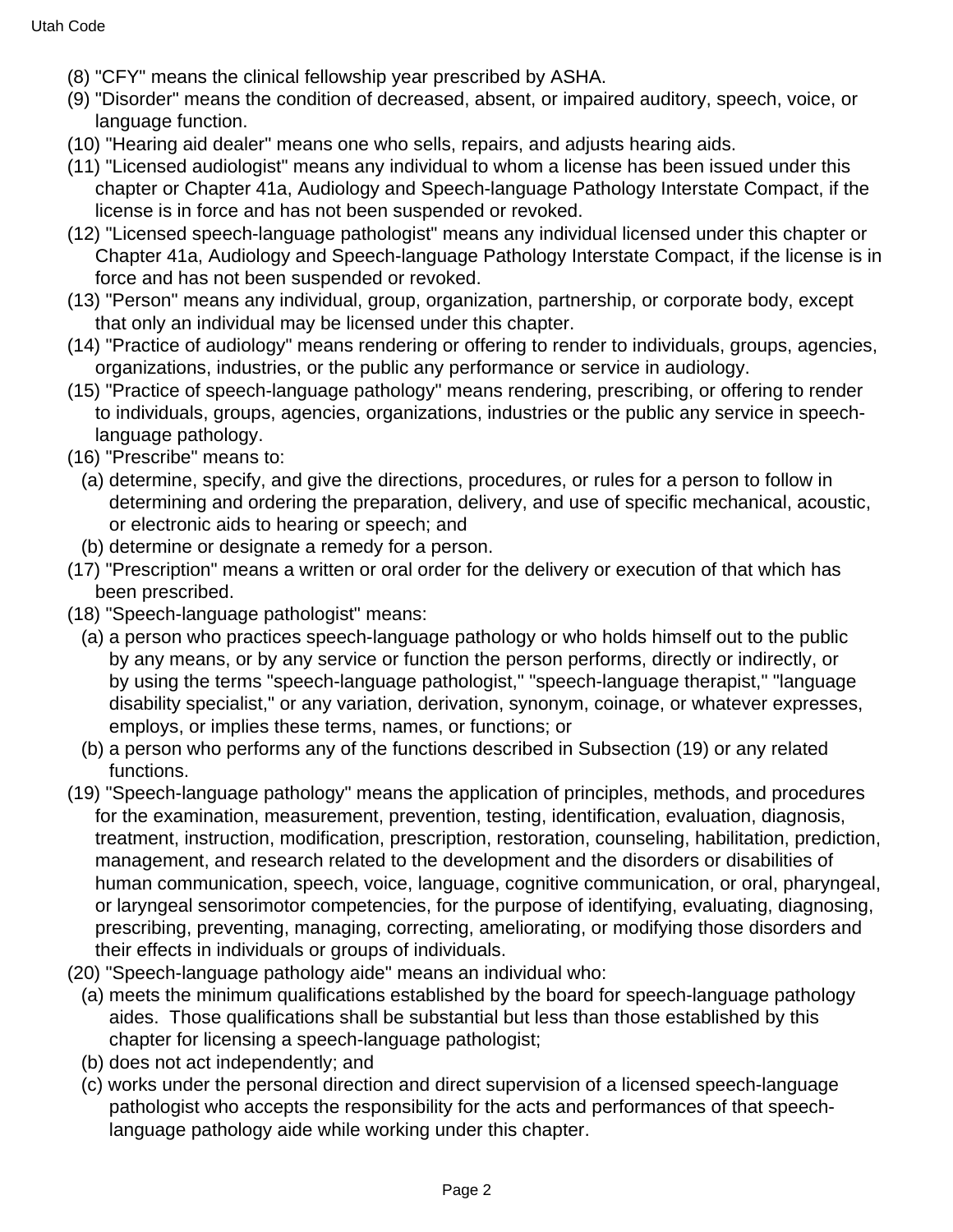- (21) "Treatment" means the services of a speech-language pathologist or audiologist to examine, diagnose, correct, or ameliorate speech or hearing disorders, abnormalities, behavior, or their effects.
- (22) "Unprofessional conduct" as defined in Section 58-1-501 and as may be further defined by rule includes:
	- (a) failing to maintain a level of professional practice consistent with all initial and subsequent requirements by which a license is achieved or maintained under this chapter;
	- (b) utilizing substandard or inappropriate facilities or equipment;
	- (c) treating any disorder for which the licensee has not had the necessary training and experience; or
	- (d) failing to comply with the requirements of Section 58-41-17.

Amended by Chapter 424, 2020 General Session

# **58-41-3 Scope of licenses -- Practicing without license prohibited.**

- (1) Licensing shall be granted independently either in speech-language pathology or audiology. A person shall be licensed in one or both areas when the person meets the respective qualifications.
- (2) Except as provided in Section 58-41-4, no person may practice, represent themselves to be, consult, or perform as a speech-language pathologist or audiologist in this state unless the person is licensed in accordance with:

(a) this chapter; or

(b)Chapter 41a, Audiology and Speech-language Pathology Interstate Compact.

Amended by Chapter 424, 2020 General Session

# **58-41-4 Exemptions from chapter.**

- (1) In addition to the exemptions from licensure in Section 58-1-307, the following persons may engage in the practice of speech-language pathology and audiology subject to the stated circumstances and limitations without being licensed under this chapter:
	- (a) a qualified person licensed in this state under any law existing in this state prior to May 13, 1975, engaging in the profession for which the person is licensed;
	- (b) a medical doctor, physician, physician assistant, or surgeon licensed in this state, engaging in his or her specialty in the practice of medicine;
	- (c) a hearing aid dealer or salesperson selling, fitting, adjusting, and repairing hearing aids, and conducting hearing tests solely for that purpose. However, a hearing aid dealer may not conduct audiologic testing on persons younger than 18 years old except under the direct supervision of an audiologist licensed under this chapter;
	- (d) a person who has obtained a valid and current credential issued by the State Board of Education while specifically performing the functions of a speech-language pathologist or audiologist solely within the confines of, under the direction and jurisdiction of, and in the academic interest of the school employing the person;
	- (e) a person employed as a speech-language pathologist or audiologist by federal government agencies or subdivisions or, prior to July 1, 1989, by state or local government agencies or subdivisions, while specifically performing speech-language pathology or audiology services solely within the confines of, under the direction and jurisdiction of, and in the specific interest of the agency or subdivision;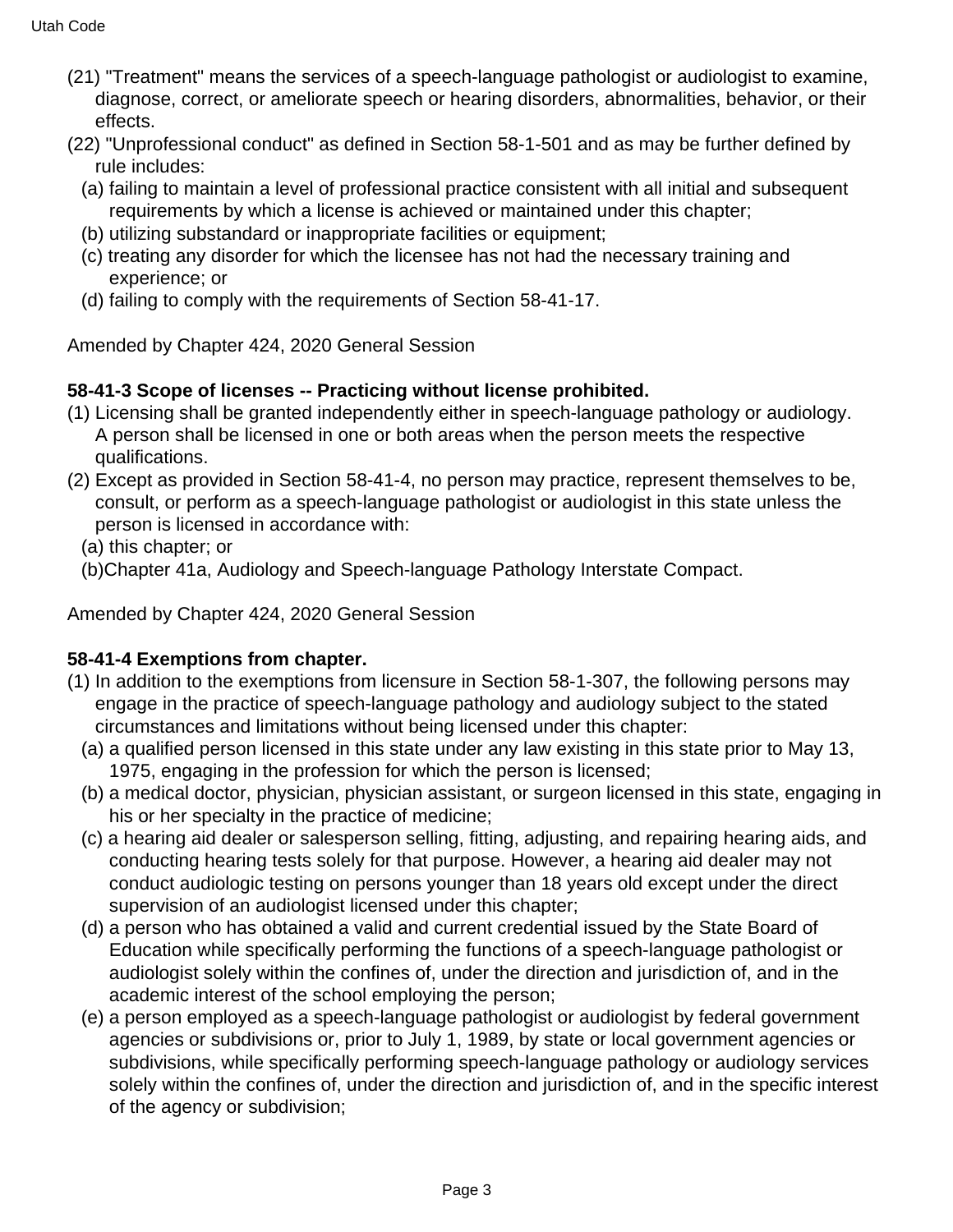- (f) a person identified in Subsections (1)(d) and (e) may offer lectures for a fee, or monetary or other compensation, without being licensed;
- (g) a person employed by an accredited college or university as a speech-language pathologist or audiologist performing the services or functions described in this chapter if the services or functions are:
	- (i) performed solely as an assigned teaching function of the person's employment;
	- (ii) solely in academic interest and pursuit as a function of the person's employment;
	- (iii) in no way for the person's own interest; and
	- (iv) provided for no fee, monetary or otherwise, other than the person's agreed institutional salary;
- (h) a person pursuing a course of study leading to a degree in speech-language pathology or audiology while enrolled in an accredited college or university, provided:
	- (i) those activities constitute an assigned, directed, and supervised part of the person's curricular study, and in no other interest;
	- (ii) that all examinations, tests, histories, charts, progress notes, reports, correspondence, documents, and records the person produces be identified clearly as having been conducted and prepared by a student in training;
	- (iii) that the person is obviously identified and designated by appropriate title clearly indicating the person's training status; and
	- (iv) that the person does not hold out directly or indirectly to the public or otherwise represent that the person is qualified to practice independently;
- (i) a person trained in elementary audiometry and qualified to perform basic audiometric tests while employed by and under the direct supervision of a licensed medical doctor to perform solely for the licensed medical doctor, the elementary conventional audiometric tests of air conduction screening, air conduction threshold testing, and tympanometry;
- (j) a person performing the functions of a speech-language pathologist or audiologist for the sole purpose of obtaining required professional experience under the provisions of this chapter and only during the period the person is obtaining the required professional experience, if the person:
	- (i) meets all training requirements; and
	- (ii) is professionally responsible to and under the supervision of a speech-language pathologist or audiologist who holds the CCC or a state license in speech-language pathology or audiology;
- (k) a corporation, partnership, trust, association, group practice, or similar organization engaging in speech-language pathology or audiology services without certification or license, if acting only through employees or consisting only of persons who are licensed under this chapter;
- (l) a person who is not a resident of this state performing speech-language pathology or audiology services in this state if:
	- (i) the services are performed for no more than one month in any calendar year in association with a speech-language pathologist or audiologist licensed under this chapter; and
	- (ii) the person meets the qualifications and requirements for application for licensure described in Section 58-41-5;
- (m) a person certified under Title 53E, Public Education System -- State Administration, as a teacher of the deaf, from providing the services or performing the functions the person is certified to perform; and
- (n) a person who is: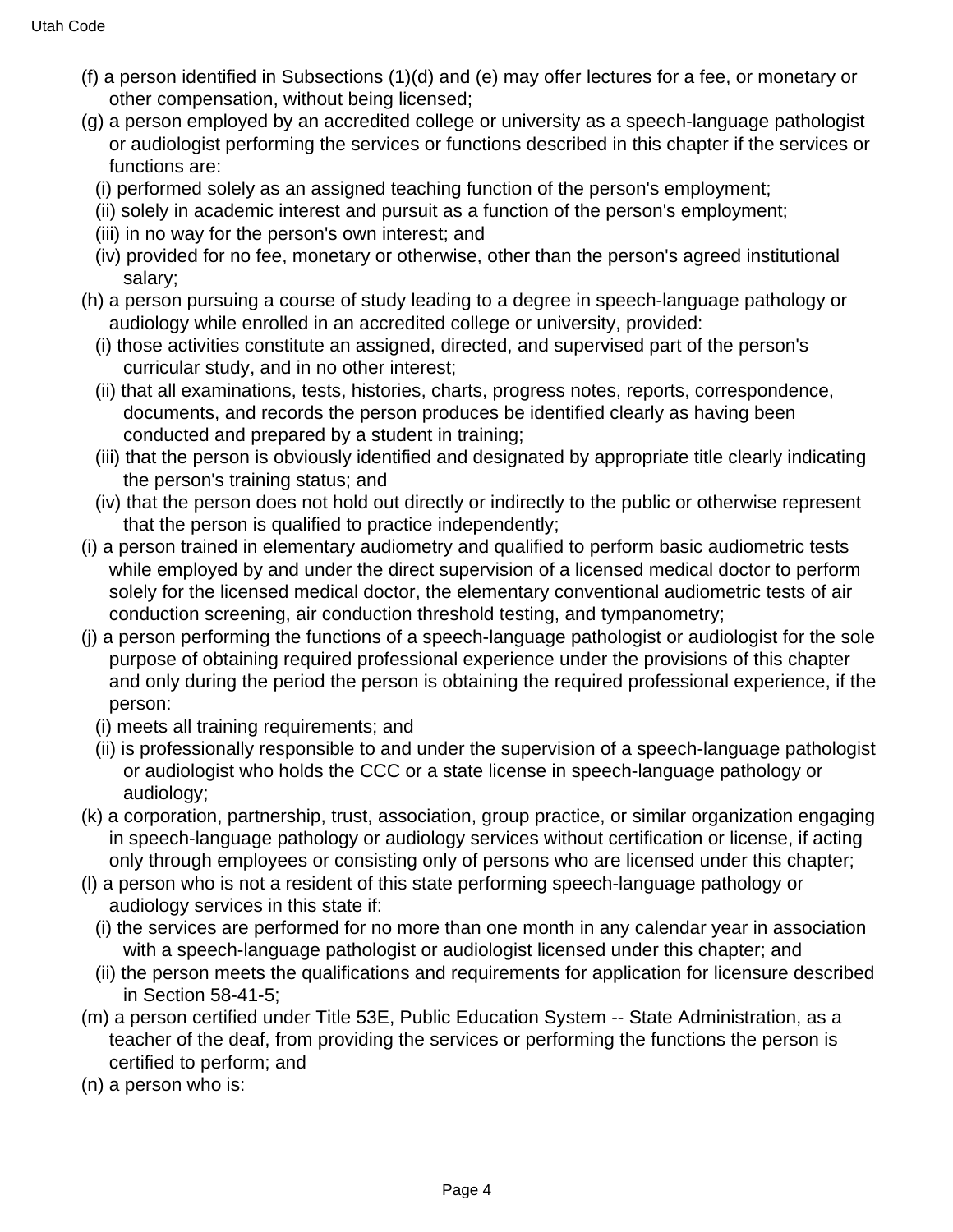- (i) trained in newborn hearing screening as described in rules made by the Department of Health and Human Services in accordance with Title 63G, Chapter 3, Utah Administrative Rulemaking Act; and
- (ii) is working under the indirect supervision of a licensed audiologist responsible for a newborn hearing screening program established by the Department of Health and Human Services under Section 26-10-6.
- (2) No person is exempt from the requirements of this chapter who performs or provides any services as a speech-language pathologist or audiologist for which a fee, salary, bonus, gratuity, or compensation of any kind paid by the recipient of the service; or who engages any part of his professional work for a fee practicing in conjunction with, by permission of, or apart from his position of employment as speech-language pathologist or audiologist in any branch or subdivision of local, state, or federal government or as otherwise identified in this section.

Amended by Chapter 415, 2022 General Session

# **58-41-5 Licensure requirements.**

- (1) To obtain and maintain a license as an audiologist beginning July 1, 2010, an applicant must:
	- (a) submit a completed application in the form and content prescribed by the division and pay a fee to the department in accordance with Section 63J-1-504;
	- (b) provide the committee with verification that the applicant is the legal holder of a clinical doctor's degree or AuD, in audiology, from an accredited university or college, based on a program of studies primarily in the field of audiology;
	- (c) be in compliance with the regulations of conduct and codes of ethics for the profession of audiology;
	- (d) submit to the board certified evidence of having completed at least one year of professional experience, at least 30 hours per week for an academic year, of direct clinical experience in treatment and management of patients, supervised and attested to by one holding an audiologist license under this chapter, the CCC, or their full equivalent; and
	- (e) pass a nationally standardized examination in audiology which is the same as or equivalent to the examination required for the CCC and with pass-fail criteria equivalent to current ASHA standards, and the board may require the applicant to pass an acceptable practical demonstration of clinical skills to an examining committee of licensed audiologists appointed by the board.
- (2) To obtain and maintain a license as an audiologist prior to July 1, 2010, an applicant shall:
	- (a) comply with Subsections  $(1)(a)$ ,  $(c)$ ,  $(d)$ , and  $(e)$ ; and
	- (b) provide the committee with verification that the applicant has received at least a master's degree in the area of audiology from an accredited university or college, based on a program of studies primarily in the field of audiology, and holds the CCC or its full equivalent.
- (3) An individual who, prior to July 1, 2010, is licensed as an audiologist under this chapter is, on or after July 1, 2010, considered to hold a current license under this chapter as an audiologist and is subject to this chapter.
- (4) To obtain and maintain a license as a speech-language pathologist, an applicant must:
- (a) comply with Subsection (1)(a);
- (b) provide the committee with verification that the applicant has received at least a master's degree in speech-language pathology from an accredited university or college, based on a program of studies primarily in the field of speech-language pathology;
- (c) be in compliance with the regulations of conduct and code of ethics for the profession of speech-language pathology;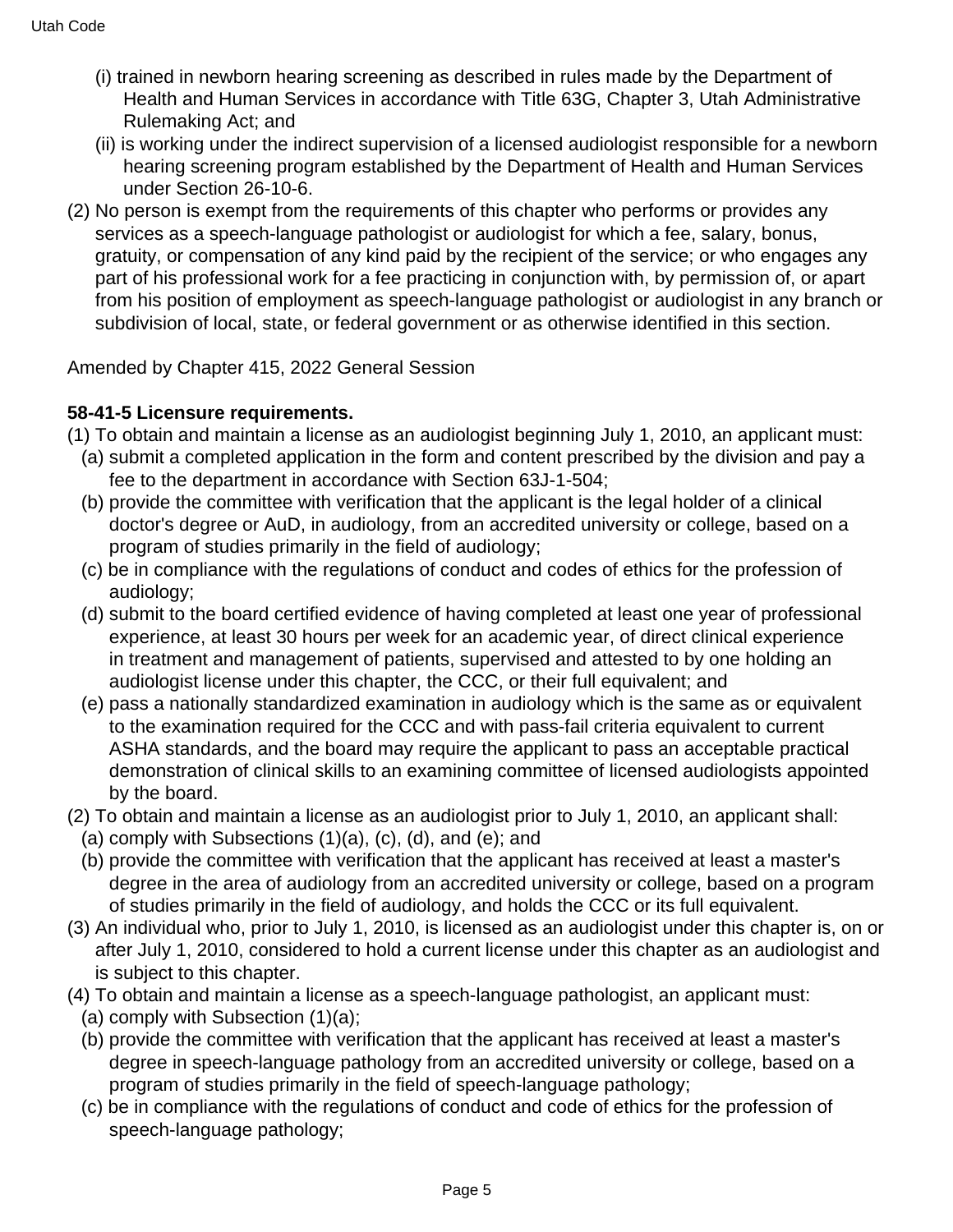- (d) comply with Subsection (1)(b), except that the supervision and attestation requirement shall be from a licensed speech-language pathologist rather than a licensed audiologist; and
- (e) pass a nationally standardized examination in speech-language pathology which is the same as or equivalent to the examination required for the CCC and with pass-fail criteria equivalent to current ASHA standards, and the board may require the applicant to pass an acceptable practical demonstration of clinical skills to an examining committee of licensed speechlanguage pathologists appointed by the board.

Amended by Chapter 339, 2020 General Session

# **58-41-5.5 Temporary licenses.**

(1)

- (a) The division may issue a temporary license to an applicant for an audiology license who:
	- (i) has obtained a master's or doctorate degree in audiology prior to July 1, 2010, or a clinical doctorate degree in audiology or AuD, after June 30, 2010; and
	- (ii) is practicing audiology in a year of clinical fellowship.
- (b) The temporary license is valid for up to 12 months.

(2)

- (a) The division may issue a temporary license to an applicant for a speech-language pathology license who:
	- (i) has completed all requirements for licensure as a speech-language pathologist under this chapter, except for Subsection 58-41-5(4)(d); and
	- (ii) is practicing speech-language pathology in a year of clinical fellowship.
- (b) The temporary license is valid for up to 12 months.

Enacted by Chapter 397, 2010 General Session

# **58-41-6 Board.**

- (1) There is created the Speech-language Pathologist and Audiologist Licensing Board, consisting of four speech-language pathologists or audiologists and one member of the general public.
	- (a) The nonpublic members of the board shall be licensed to provide and shall be engaged in providing speech-language pathology or audiology services to the public as a major interest as follows:
		- (i) one member shall be in private practice as a primary professional interest and activity or shall be a provider or speech-language pathology or audiology services at large;
		- (ii) one member shall be from a nonschool clinic setting which provides ongoing speechlanguage pathology or audiology services;
		- (iii) one member shall be a provider of speech-language pathology and audiology services in the elementary or secondary schools; and
		- (iv) one member shall be a provider of a speech-language pathology and audiology college or university training program.
	- (b) At no time may the board consist of more than two members who represent speech-language pathology or more than two members who represent audiology.
- (2) The board shall be appointed and serve in accordance with Section 58-1-201.
- (3) The duties and responsibilities of the board shall be in accordance with Sections 58-1-202 and 58-1-203.

Amended by Chapter 297, 1993 General Session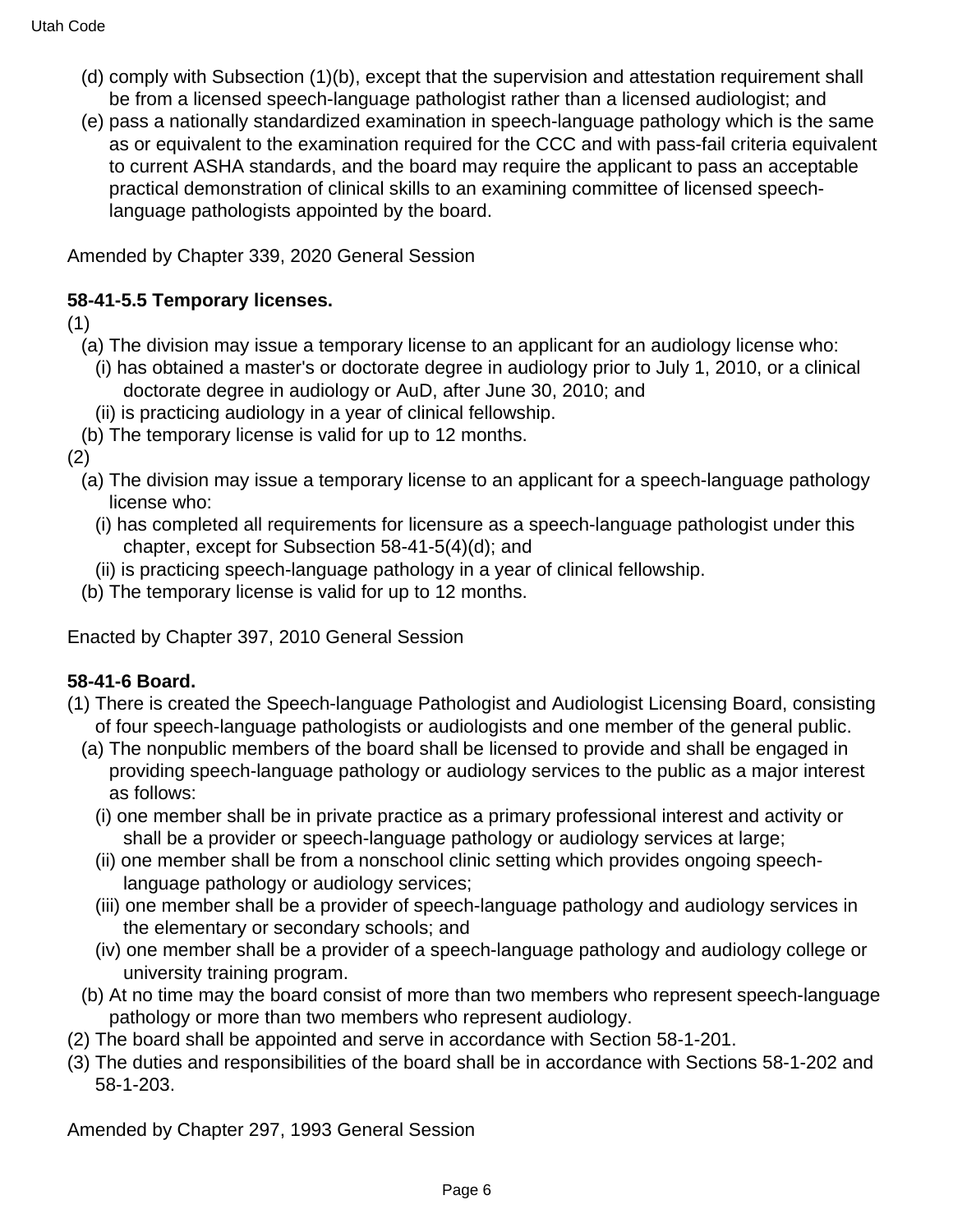#### **58-41-8 Issuance of license.**

 Upon the recommendation of the board the division shall issue licenses in accordance with Section 58-1-301.

Amended by Chapter 297, 1993 General Session

### **58-41-9 Grounds for denial of license -- Resumption of practice.**

- (1) Grounds for refusal to issue a license to an applicant, for refusal to renew the license of a licensee, to revoke, suspend, restrict, or place on probation the license of a licensee, to issue a public or private reprimand to a licensee, and to issue cease and desist orders shall be in accordance with Section 58-1-401.
- (2) After one year from the date of revocation of a license, application may be made to the board for relicensing.

Repealed and Re-enacted by Chapter 297, 1993 General Session

# **58-41-12 Term of license -- Expiration -- Renewal.**

- (1) Each license issued under this chapter shall be issued in accordance with a two-year renewal cycle established by rule. A renewal period may be extended or shortened by as much as one year to maintain established renewal cycles or to change an established renewal cycle.
- (2) At the time of renewal the licensee shall show satisfactory evidence of completion of scheduled graduate level professional training, related clinically to the profession of speech-language pathology or audiology, as may be established by the division by rule, in cooperation with the board.
- (3) Each license automatically expires on the expiration date shown on the license unless renewed by the licensee in accordance with Section 58-1-308.

Repealed and Re-enacted by Chapter 297, 1993 General Session

#### **58-41-13 Fees.**

 The department shall set fees in cooperation with the board and in accordance with Section 63J-1-504 and shall collect all fees.

Amended by Chapter 183, 2009 General Session

# **58-41-14 Single license for speech-language pathologist and audiologist -- Single fee.**

 An applicant who qualifies to be licensed as both a speech-language pathologist and audiologist shall receive a single license reflecting licensure in both classifications. A fee may only be assessed for a single license.

Amended by Chapter 207, 1989 General Session

# **58-41-15 Violation of chapter -- Penalties.**

 A person who violates any provision of this chapter is, upon conviction, guilty of a class A misdemeanor. Whenever any person other than a licensed speech-language pathologist or audiologist has engaged in any practice that constitutes an offense under this chapter, a court of appropriate jurisdiction may issue an injunction or other appropriate order restraining that conduct.